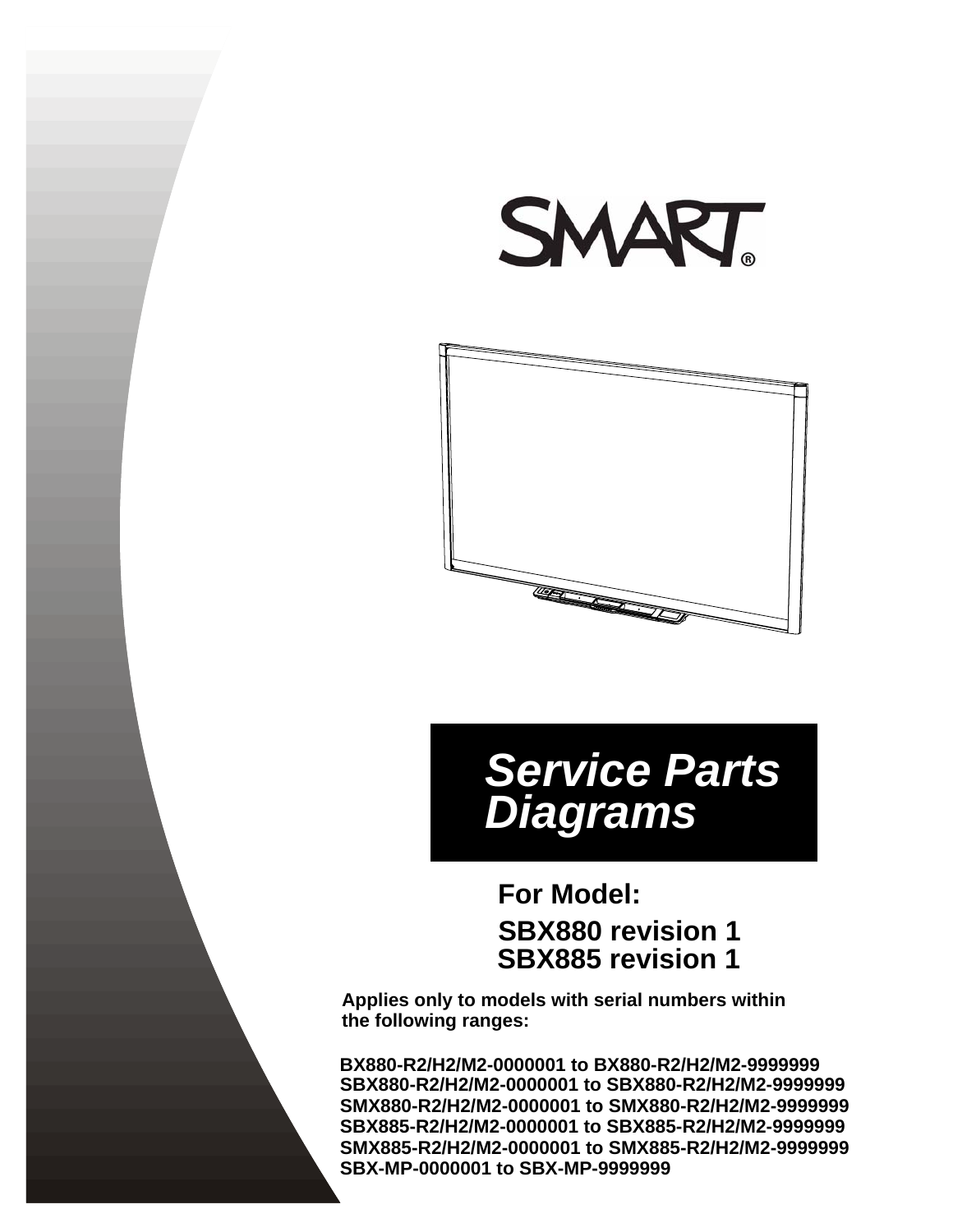## **Service Parts Diagrams Revision History**

## **Revision 1 - March, 2011**

• New document

### **Revision 2 - June, 2011**

• Correct the 60-0056-20 description from "1.5" to "2A"

#### **Revision 3 - February, 2012**

• Add reference to serial number ranges

### **Standard Warranty Terms**

Base Product: Your interactive whiteboard has a two-year limited equipment warranty or a five-year limited equipment warranty upon registration.

First Customer Ship: November, 2010



© 2012 SMART Technologies ULC. All rights reserved. SMART Board, smarttech and the SMART logo are trademarks or registered trademarks of SMART<br>Technologies ULC in the U.S. and/or other countries. All other third-party pro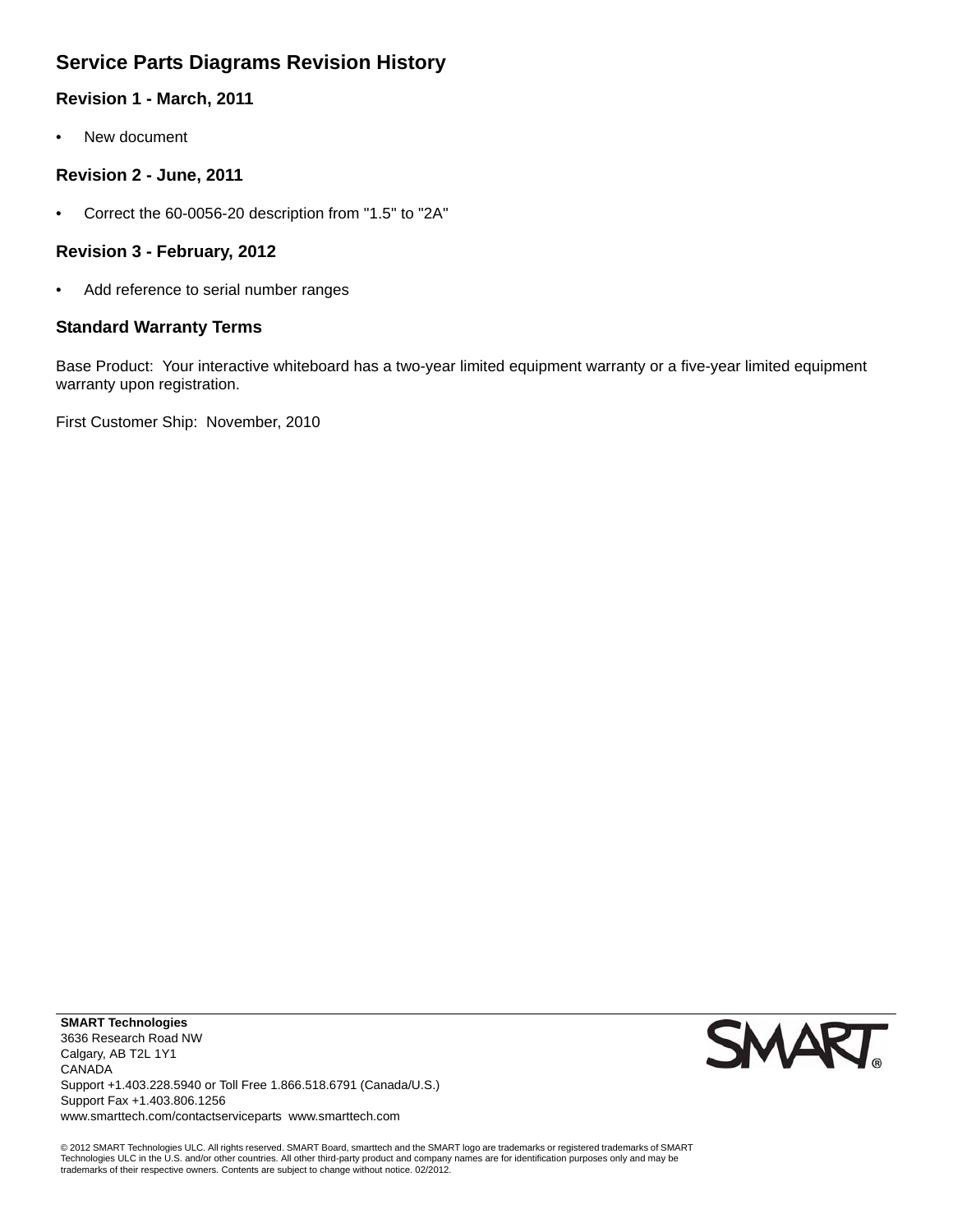## Service Parts Diagrams for the SMART Board 800 Series **Interactive Whiteboards**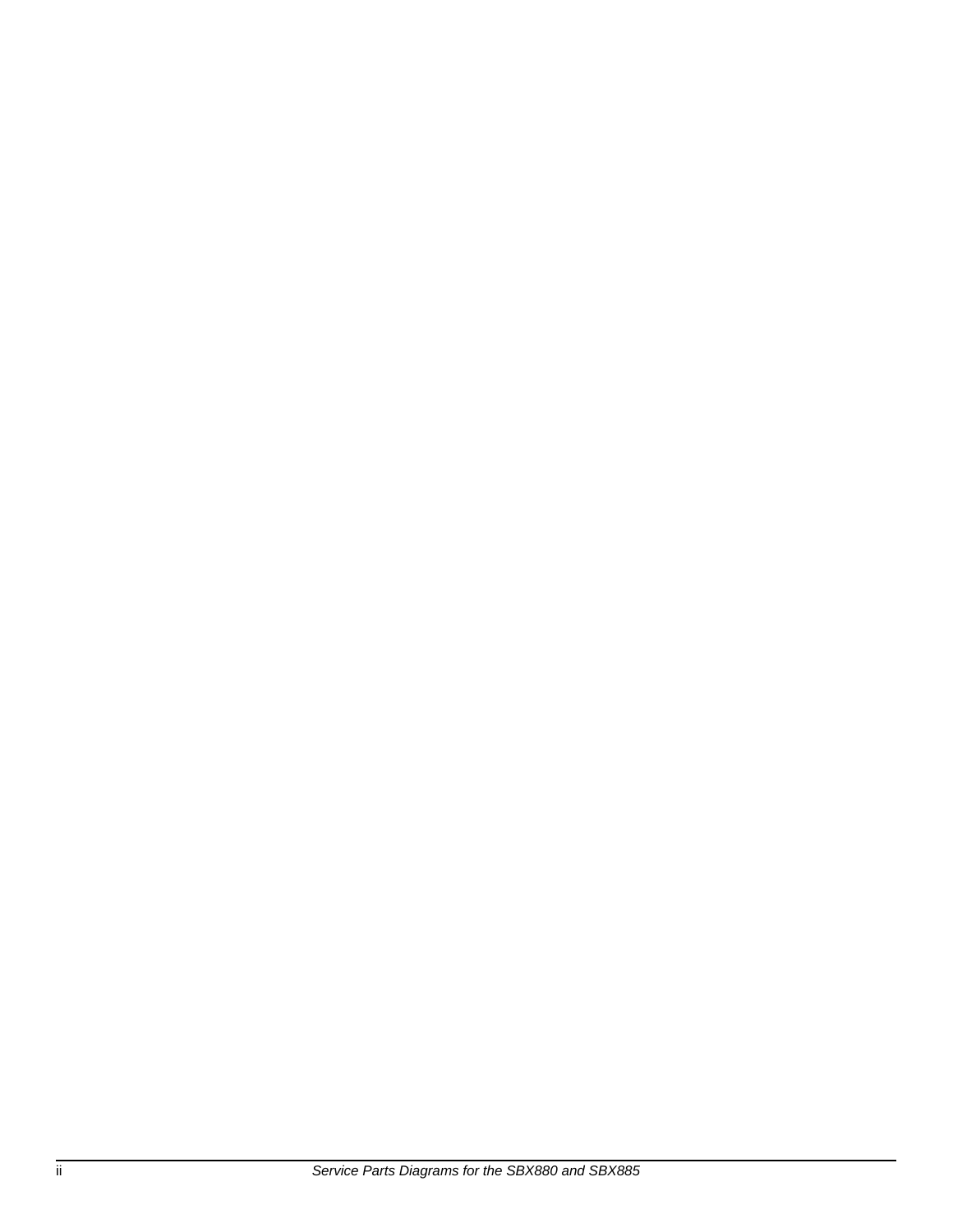## <span id="page-4-0"></span>**Identifying Your Product Using the Serial Number**

To make sure that you have the correct service parts diagrams, you must verify the serial number of your SMART Board 800 series interactive whiteboard. The serial number will be located on the side of the right hand bezel as shown below. An example of the serial number format is shown below.



#### Serial Number Location

## <span id="page-4-1"></span>**Ordering Parts**

#### **Customers**

To order any of the parts in these service parts diagrams, contact your local reseller. To find a reseller near you, visit www.smarttech.com/where.

### **Dealers and Distributors**

For specific technical and pricing enquiries in regards to these diagrams please contact our service parts department. Pricing is also available on-line via the SOURCE website (source.smarttech.com).

Web Form: www.smarttech.com/contactserviceparts Phone: 1.888.42.SMART International: +1.403.245.0333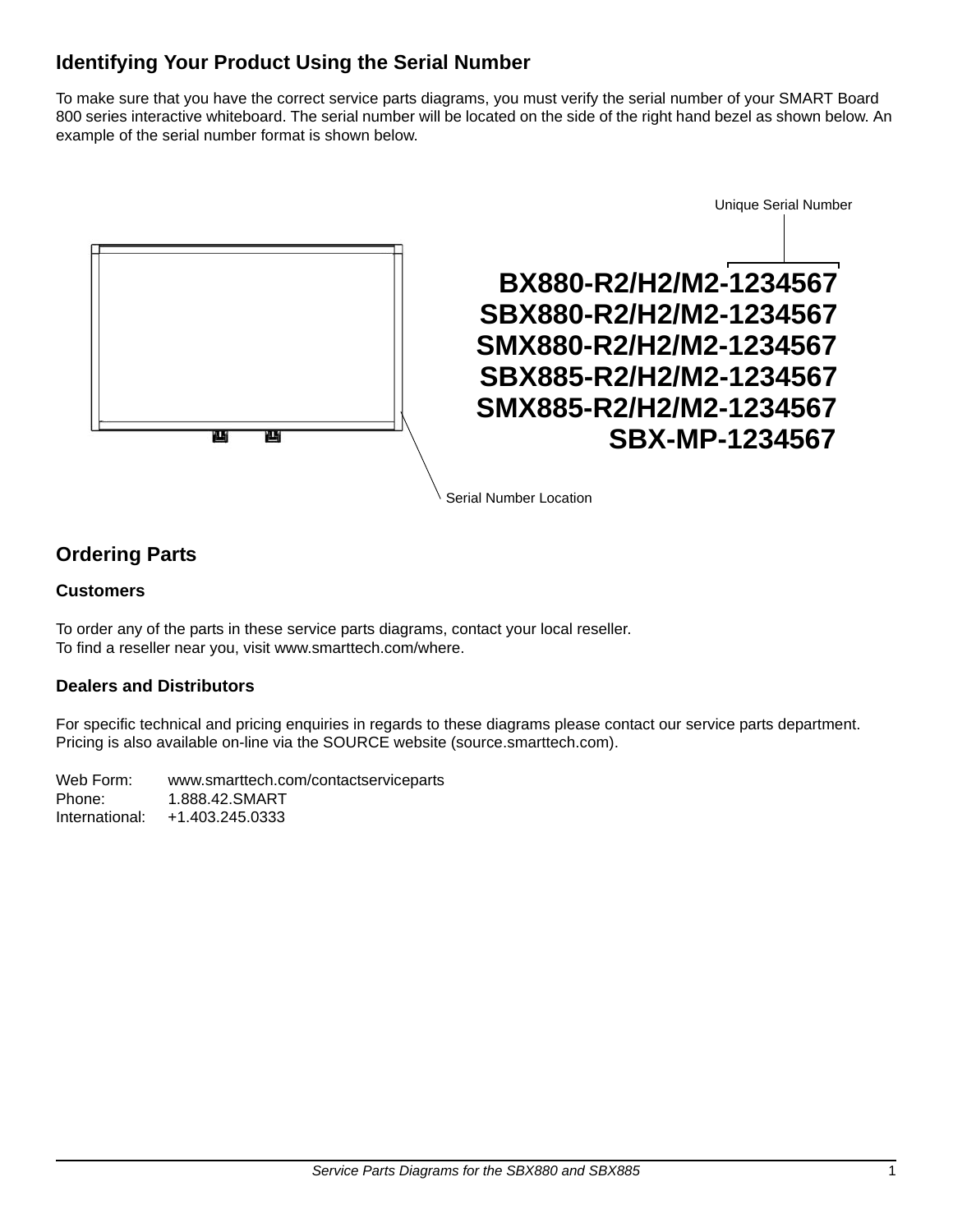## <span id="page-5-0"></span>**SBX880 Parts**



| <b>Item</b> | Part No.       | Qty | <b>Description</b>                                                                                                                                                                                                                                                                                                      |
|-------------|----------------|-----|-------------------------------------------------------------------------------------------------------------------------------------------------------------------------------------------------------------------------------------------------------------------------------------------------------------------------|
|             | FRU-CAM-SBX8-0 | 1   | FRU, camera, SBX8, position 0                                                                                                                                                                                                                                                                                           |
| 2           | FRU-CAM-SBX8-1 |     | FRU, camera, SBX8, position 1                                                                                                                                                                                                                                                                                           |
| 3           | FRU-CAM-SBX8-2 |     | FRU, camera, SBX8, position 2                                                                                                                                                                                                                                                                                           |
| 4           | FRU-CAM-SBX8-3 |     | FRU, camera, SBX8, position 3                                                                                                                                                                                                                                                                                           |
| 5           | 51-00817-20    | 2   | Bracket, mounting, pen tray                                                                                                                                                                                                                                                                                             |
| 6           | RPEN-SBX8      |     | Replacement Pens for SMART Board X800 Series for Education - Set of Two<br>NOTE: These pens are designed for education users and are wider and lighter than<br>the business pens. The education pens can be identified by a flat plastic end cap.<br>These pens are only included with education models.                |
| 6           | RPEN-SBX8-MP   |     | Replacement Pens for SMART Board X800 Series for Business - Set of Two<br>NOTE: These pens are designed for business users and are slimmer and heavier<br>than the education pens. The business pens can be identified by a rounded silver<br>metal end cap. These pens are only included with MP (Meeting Pro) models. |
|             | RERASER-SBX8   |     | Replacement Eraser for SMART Board X800 Series                                                                                                                                                                                                                                                                          |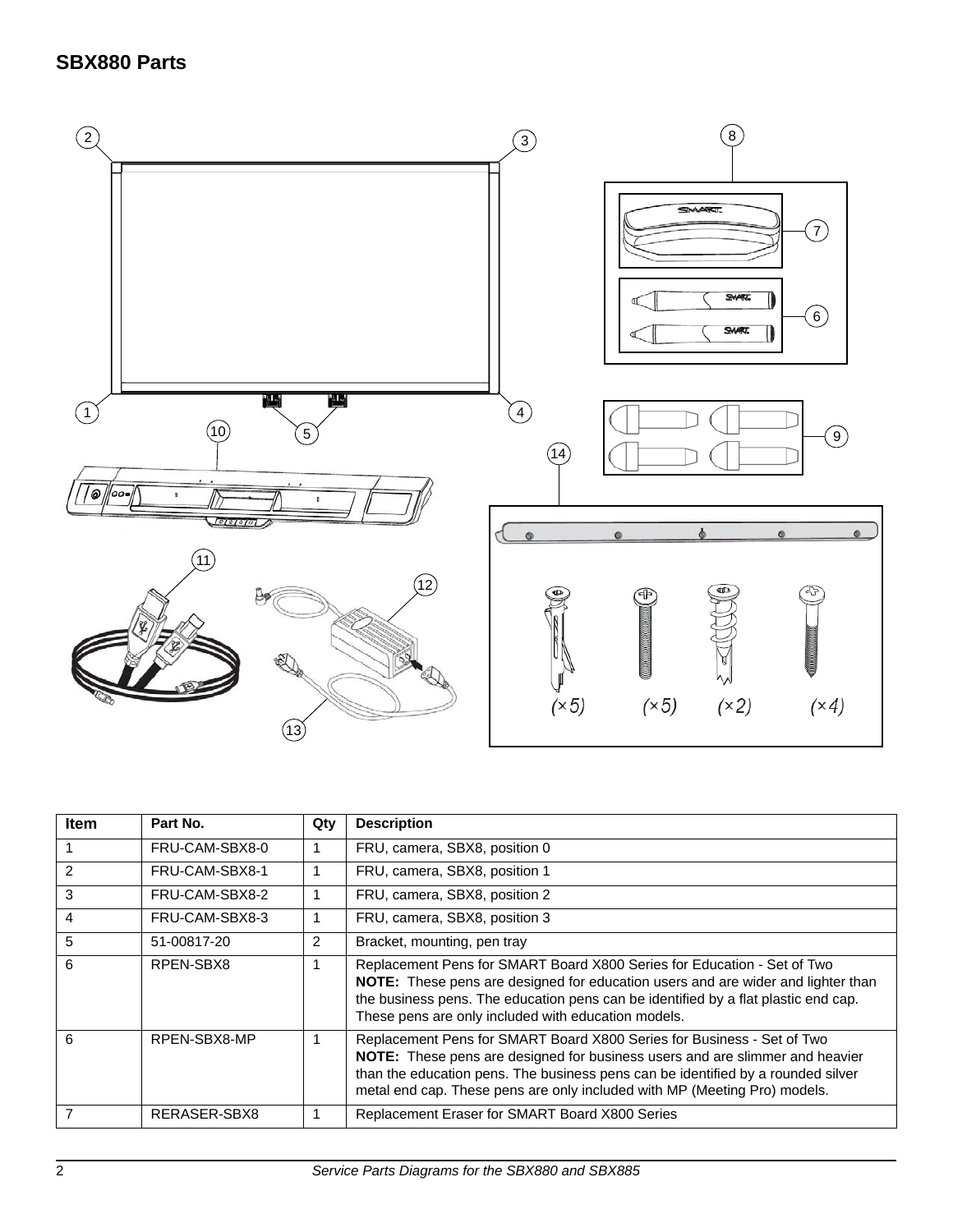| 8         | RPEN-ER-SBX8   | $\mathbf{1}$   | Replacement Pens and Eraser for SMART Board X800 Series for Education - Set of<br><b>Two Pens</b><br>NOTE: This kit contains the education version of the pens which are wider and lighter<br>than the business pens. The education pens can be identified by a flat plastic end cap.<br>This kit is only included with education models. |
|-----------|----------------|----------------|-------------------------------------------------------------------------------------------------------------------------------------------------------------------------------------------------------------------------------------------------------------------------------------------------------------------------------------------|
| 9         | FRU-NIB-SBX8   | 1              | Replacement Nibs for SBX8 Pen - Set of Four                                                                                                                                                                                                                                                                                               |
| 10        | FRU-PT14       | $\mathbf{1}$   | FRU, pen tray, PT14                                                                                                                                                                                                                                                                                                                       |
| 11        | 93-00828-20    | $\mathbf{1}$   | Cable, USB, A-B, 16' (5.0 m), SBX8                                                                                                                                                                                                                                                                                                        |
| 12        | 60-00056-20    | $\mathbf{1}$   | Power supply, 5V DC, 2A, universal switching                                                                                                                                                                                                                                                                                              |
| 13        | 93-051         | 1              | Cable, power, North America, 8' (2.4 m)                                                                                                                                                                                                                                                                                                   |
| 13        | 93-055         | 1              | Cable, power, United Kingdom, 8' (2.4 m)                                                                                                                                                                                                                                                                                                  |
| 13        | 93-056         | $\mathbf{1}$   | Cable, power, Autstralia, 8' (2.4 m)                                                                                                                                                                                                                                                                                                      |
| 13        | 93-063         | $\mathbf{1}$   | Cable, power, South Africa, 8' (2.4 m)                                                                                                                                                                                                                                                                                                    |
| 13        | 93-054         | $\mathbf{1}$   | Cable, power, Europe, 8' (2.4 m)                                                                                                                                                                                                                                                                                                          |
| 13        | 93-00654-20    | $\mathbf{1}$   | Cable, power, Japan, 8' (2.4 m)                                                                                                                                                                                                                                                                                                           |
| 13        | 93-00708-20    | $\mathbf{1}$   | Cable, power, China, 8' (2.4 m)                                                                                                                                                                                                                                                                                                           |
| 14        | FRU-SBX8WM     | 1              | FRU, SBX8, wall mounting kit                                                                                                                                                                                                                                                                                                              |
| Not shown | 52-00683-20    | $\mathbf{1}$   | Bracket, backboard hanger<br>NOTE: Comes attached to the back of the SMART Board.                                                                                                                                                                                                                                                         |
| Not shown | 52-00669-20    | $\overline{2}$ | Cover, back, camera, position 0 and 2                                                                                                                                                                                                                                                                                                     |
| Not shown | 52-00668-20    | $\overline{2}$ | Cover, back, camera, position 1 and 3                                                                                                                                                                                                                                                                                                     |
| Not shown | 93-00744-20    | 2              | Cable, sides, SBX8<br>NOTE: One cable connects camera 0 to camera 1 and the second cable connects<br>camera 2 to camera 3.                                                                                                                                                                                                                |
| Not shown | 93-00745-20    | $\mathbf{1}$   | Cable, top, SBX880<br><b>NOTE:</b> Connects camera 1 to camera 2.                                                                                                                                                                                                                                                                         |
| Not shown | 93-00748-20    | 1              | Cable, master, SBX880<br>NOTE: Connects camera 3 to the pen tray                                                                                                                                                                                                                                                                          |
| Not shown | FRU-PKG-SBX880 | 1              | FRU, packaging, SBX880 SMART Board Interactive Whiteboard                                                                                                                                                                                                                                                                                 |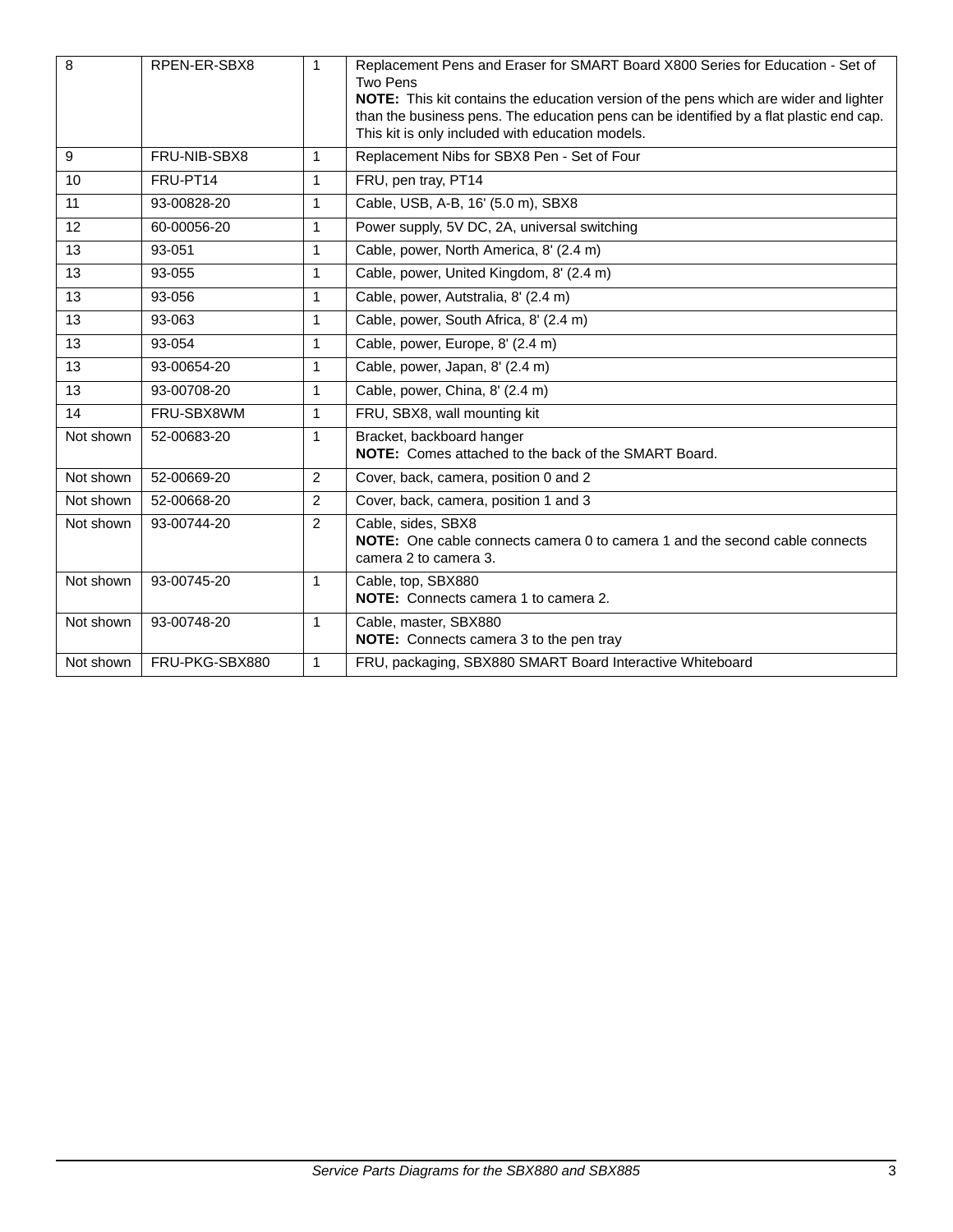## <span id="page-7-0"></span>**SBX885 Parts**



| Item           | Part No.       | Qty | <b>Description</b>                                                                                                                                                                                                                                                                                                      |
|----------------|----------------|-----|-------------------------------------------------------------------------------------------------------------------------------------------------------------------------------------------------------------------------------------------------------------------------------------------------------------------------|
|                | FRU-CAM-SBX8-0 |     | FRU, camera, SBX8, position 0                                                                                                                                                                                                                                                                                           |
| $\overline{2}$ | FRU-CAM-SBX8-1 |     | FRU, camera, SBX8, position 1                                                                                                                                                                                                                                                                                           |
| 3              | FRU-CAM-SBX8-2 |     | FRU, camera, SBX8, position 2                                                                                                                                                                                                                                                                                           |
| 4              | FRU-CAM-SBX8-3 |     | FRU, camera, SBX8, position 3                                                                                                                                                                                                                                                                                           |
| 5              | 51-00817-20    | 2   | Bracket, mounting, pen tray                                                                                                                                                                                                                                                                                             |
| 6              | RPEN-SBX8      |     | Replacement Pens for SMART Board X800 Series for Education - Set of Two<br>NOTE: These pens are designed for education users and are wider and lighter than<br>the business pens. The education pens can be identified by a flat plastic end cap.<br>These pens are only included with education models.                |
| 6              | RPEN-SBX8-MP   |     | Replacement Pens for SMART Board X800 Series for Business - Set of Two<br>NOTE: These pens are designed for business users and are slimmer and heavier<br>than the education pens. The business pens can be identified by a rounded silver<br>metal end cap. These pens are only included with MP (Meeting Pro) models. |
| $\overline{7}$ | RERASER-SBX8   |     | Replacement Eraser for SMART Board X800 Series                                                                                                                                                                                                                                                                          |